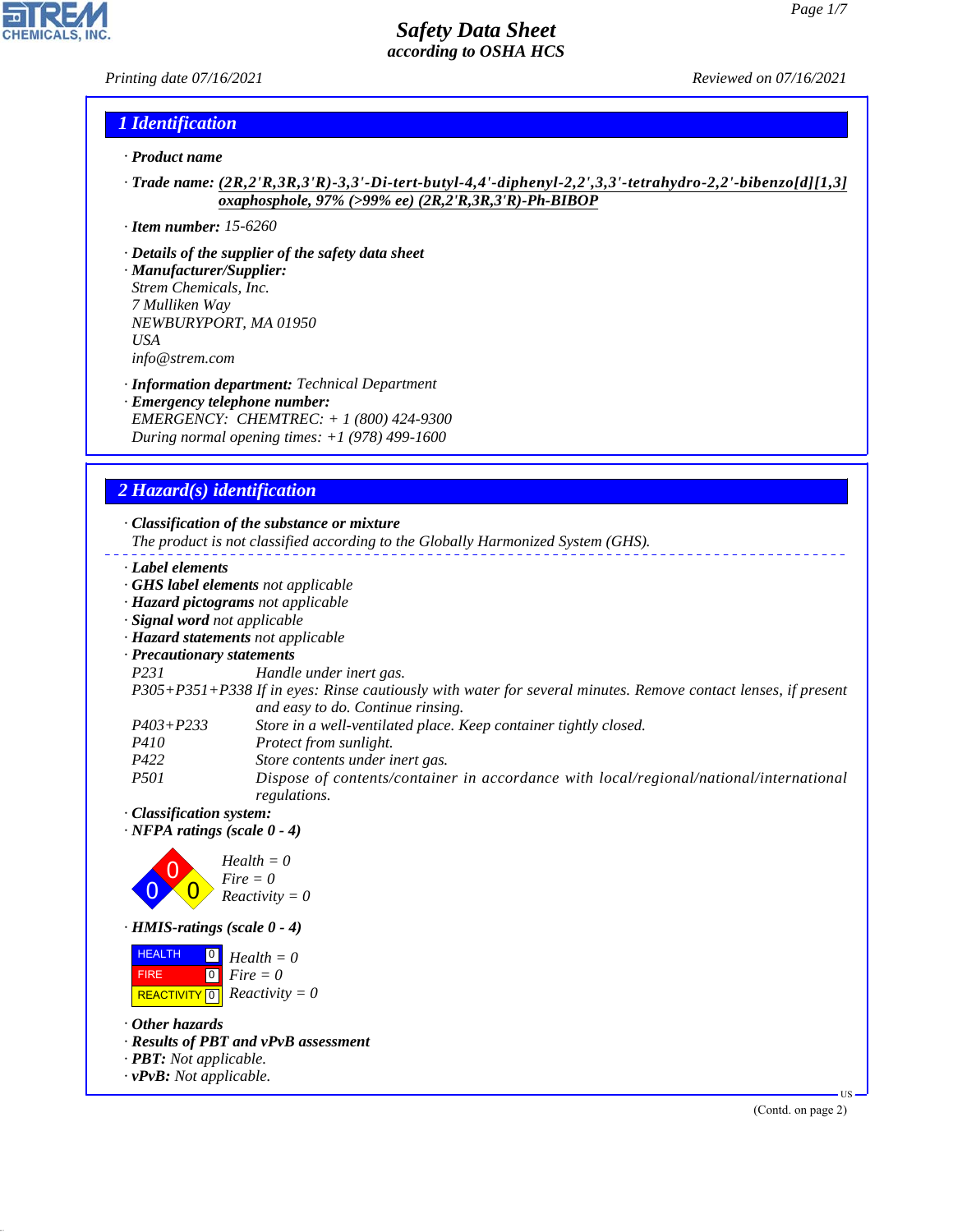*Printing date 07/16/2021 Reviewed on 07/16/2021*

*Trade name: (2R,2'R,3R,3'R)-3,3'-Di-tert-butyl-4,4'-diphenyl-2,2',3,3'-tetrahydro-2,2'-bibenzo[d][1,3] oxaphosphole, 97% (>99% ee) (2R,2'R,3R,3'R)-Ph-BIBOP*

(Contd. of page 1)

### *3 Composition/information on ingredients*

- *· Chemical characterization: Mixtures*
- *· Description: Mixture of the substances listed below with nonhazardous additions.*

*· Dangerous components: not applicable*

### *4 First-aid measures*

- *· Description of first aid measures*
- *· General information: No special measures required.*
- *· After inhalation: Supply fresh air; consult doctor in case of complaints.*
- *· After skin contact: Generally the product does not irritate the skin.*
- *· After eye contact: Rinse opened eye for several minutes under running water. Then consult a doctor.*
- *· After swallowing: If symptoms persist consult doctor.*
- *· Information for doctor:*
- *· Most important symptoms and effects, both acute and delayed No further relevant information available.*
- *· Indication of any immediate medical attention and special treatment needed*
- *No further relevant information available.*

### *5 Fire-fighting measures*

- *· Extinguishing media*
- *· Suitable extinguishing agents: Use fire fighting measures that suit the environment.*
- *· Special hazards arising from the substance or mixture No further relevant information available.*
- *· Advice for firefighters*
- *· Protective equipment: No special measures required.*

### *6 Accidental release measures*

- *· Personal precautions, protective equipment and emergency procedures Not required.*
- *· Environmental precautions: No special measures required.*
- *· Methods and material for containment and cleaning up:*
- *Dispose contaminated material as waste according to item 13.*
- *· Reference to other sections*
- *See Section 7 for information on safe handling.*
- *See Section 8 for information on personal protection equipment.*
- *See Section 13 for disposal information.*
- *· Protective Action Criteria for Chemicals*

### *· PAC-1:*

*None of the ingredients is listed.*

### *· PAC-2:*

*None of the ingredients is listed.*

*· PAC-3:*

44.1.1

*None of the ingredients is listed.*

(Contd. on page 3)

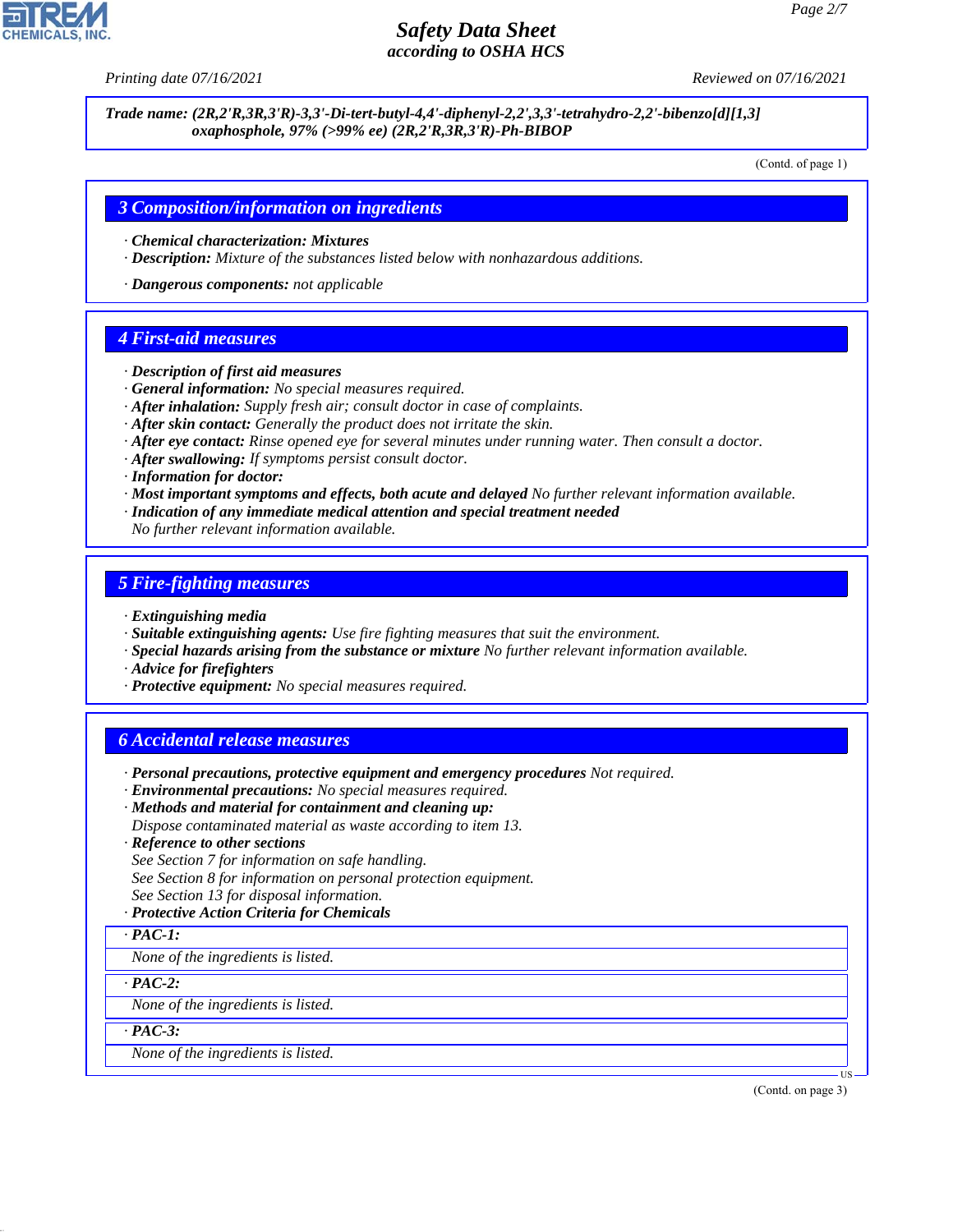*Printing date 07/16/2021 Reviewed on 07/16/2021*

*Trade name: (2R,2'R,3R,3'R)-3,3'-Di-tert-butyl-4,4'-diphenyl-2,2',3,3'-tetrahydro-2,2'-bibenzo[d][1,3] oxaphosphole, 97% (>99% ee) (2R,2'R,3R,3'R)-Ph-BIBOP*

(Contd. of page 2)

## *7 Handling and storage*

- *· Handling: Handle under inert gas.*
- *· Precautions for safe handling No special measures required.*
- *Open and handle receptacle with care.*
- *· Information about protection against explosions and fires: No special measures required.*
- *· Conditions for safe storage, including any incompatibilities*
- *· Storage:*
- *Store contents under inert gas.*
- *Protect from sunlight.*
- *· Requirements to be met by storerooms and receptacles: No special requirements.*
- *· Information about storage in one common storage facility: Not required.*
- *· Further information about storage conditions: Store in cool, dry conditions in well sealed receptacles.*
- *· Specific end use(s) No further relevant information available.*

### *8 Exposure controls/personal protection*

- *· Additional information about design of technical systems: No further data; see item 7.*
- *· Control parameters*
- *· Components with limit values that require monitoring at the workplace:*
- *The product does not contain any relevant quantities of materials with critical values that have to be monitored at the workplace.*
- *· Additional information: The lists that were valid during the creation were used as basis.*
- *· Exposure controls*
- *· Personal protective equipment:*
- *· General protective and hygienic measures:*
- *The usual precautionary measures for handling chemicals should be followed.*
- *· Breathing equipment: Not required.*
- *· Protection of hands:*



44.1.1

\_S*Protective gloves*

*The glove material has to be impermeable and resistant to the product/ the substance/ the preparation.*

*Due to missing tests no recommendation to the glove material can be given for the product/ the preparation/ the chemical mixture.*

*Selection of the glove material on consideration of the penetration times, rates of diffusion and the degradation · Material of gloves*

*The selection of the suitable gloves does not only depend on the material, but also on further marks of quality and varies from manufacturer to manufacturer. As the product is a preparation of several substances, the resistance of the glove material can not be calculated in advance and has therefore to be checked prior to the application.*

*· Penetration time of glove material*

*The exact break through time has to be found out by the manufacturer of the protective gloves and has to be observed.*

*· Eye protection: Safety glasses*

(Contd. on page 4)

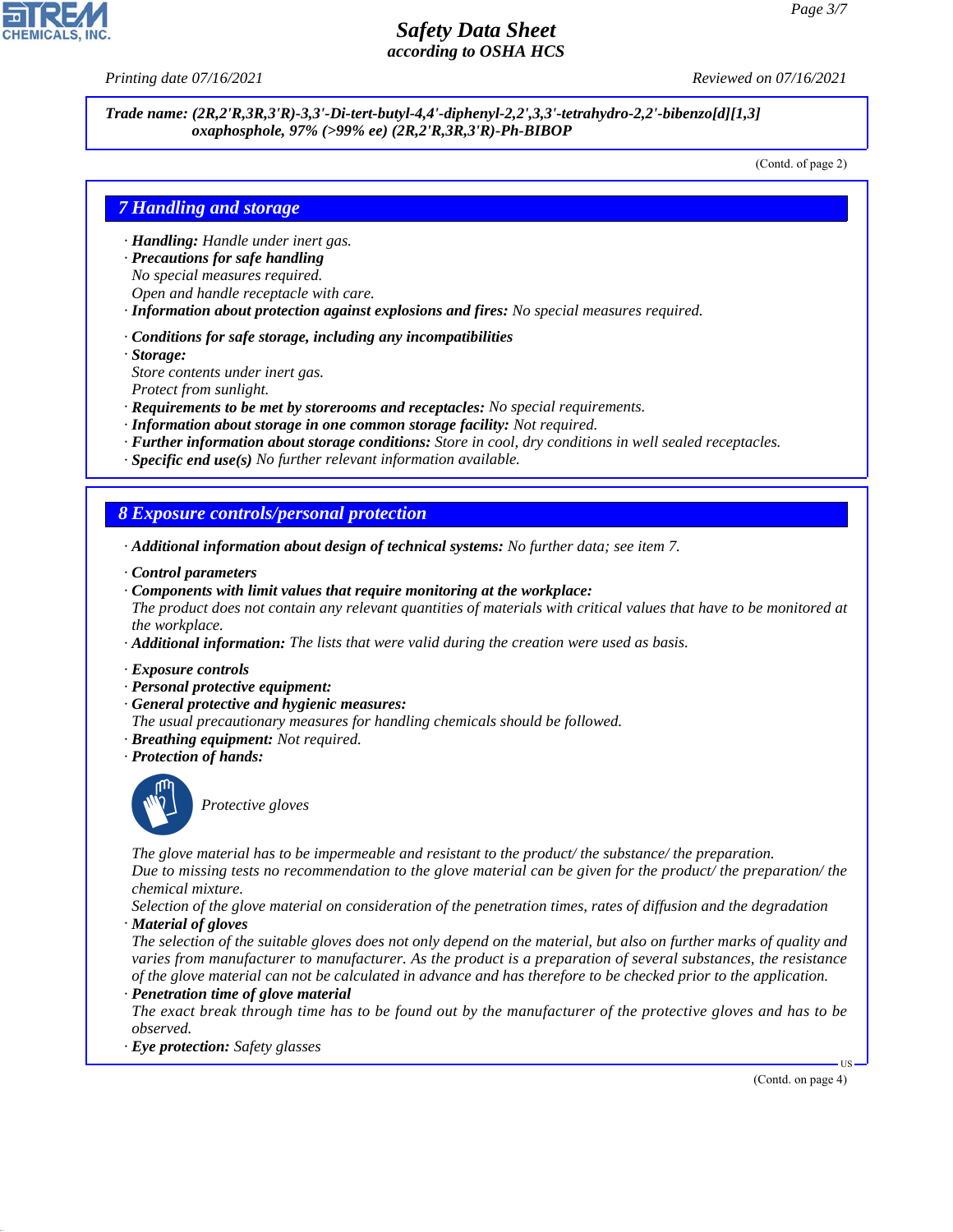P

**CHEMICALS, INC.** 

*Printing date 07/16/2021 Reviewed on 07/16/2021*

*Trade name: (2R,2'R,3R,3'R)-3,3'-Di-tert-butyl-4,4'-diphenyl-2,2',3,3'-tetrahydro-2,2'-bibenzo[d][1,3] oxaphosphole, 97% (>99% ee) (2R,2'R,3R,3'R)-Ph-BIBOP*

(Contd. of page 3)

| <b>9 Physical and chemical properties</b>                  |                                               |  |
|------------------------------------------------------------|-----------------------------------------------|--|
| · Information on basic physical and chemical properties    |                                               |  |
| · General Information                                      |                                               |  |
| $\cdot$ Appearance:                                        |                                               |  |
| Form:                                                      | Crystalline                                   |  |
| Color:                                                     | Light yellow                                  |  |
| $\cdot$ Odor:                                              | Characteristic                                |  |
| · Odor threshold:                                          | Not determined.                               |  |
| $\cdot$ pH-value:                                          | Not applicable.                               |  |
| · Change in condition                                      |                                               |  |
| Melting point/Melting range:                               | Undetermined.                                 |  |
| <b>Boiling point/Boiling range:</b>                        | Undetermined.                                 |  |
| · Flash point:                                             | Not applicable.                               |  |
| · Flammability (solid, gaseous):                           | Product is not flammable                      |  |
| · Ignition temperature:                                    |                                               |  |
| <b>Decomposition temperature:</b>                          | Not determined.                               |  |
| · Auto igniting:                                           | Product is not selfigniting.                  |  |
| · Danger of explosion:                                     | Product does not present an explosion hazard. |  |
| $\cdot$ Explosion limits:                                  |                                               |  |
| Lower:                                                     | Not determined.                               |  |
| <b>Upper:</b>                                              | Not determined.                               |  |
| · Vapor pressure:                                          | Not applicable.                               |  |
| $\cdot$ Density:                                           | Not determined.                               |  |
| · Relative density                                         | Not determined.                               |  |
| · Vapor density                                            | Not applicable.                               |  |
| $\cdot$ Evaporation rate                                   | Not applicable.                               |  |
| · Solubility in / Miscibility with                         |                                               |  |
| Water:                                                     | <i>Insoluble.</i>                             |  |
| · Partition coefficient (n-octanol/water): Not determined. |                                               |  |
| · Viscosity:                                               |                                               |  |
| Dynamic:                                                   | Not applicable.                               |  |
| Kinematic:                                                 | Not applicable.                               |  |
| · Solvent content:                                         |                                               |  |
| Organic solvents:                                          | $0.0\%$                                       |  |
| <b>VOC</b> content:                                        | 0.0 g/l / 0.00 lb/gl                          |  |
| $\cdot$ Other information                                  | No further relevant information available.    |  |

# *10 Stability and reactivity*

*· Reactivity No further relevant information available.*

*· Chemical stability*

44.1.1

*· Thermal decomposition / conditions to be avoided: No decomposition if used according to specifications.*

*· Possibility of hazardous reactions No dangerous reactions known.*

(Contd. on page 5)

US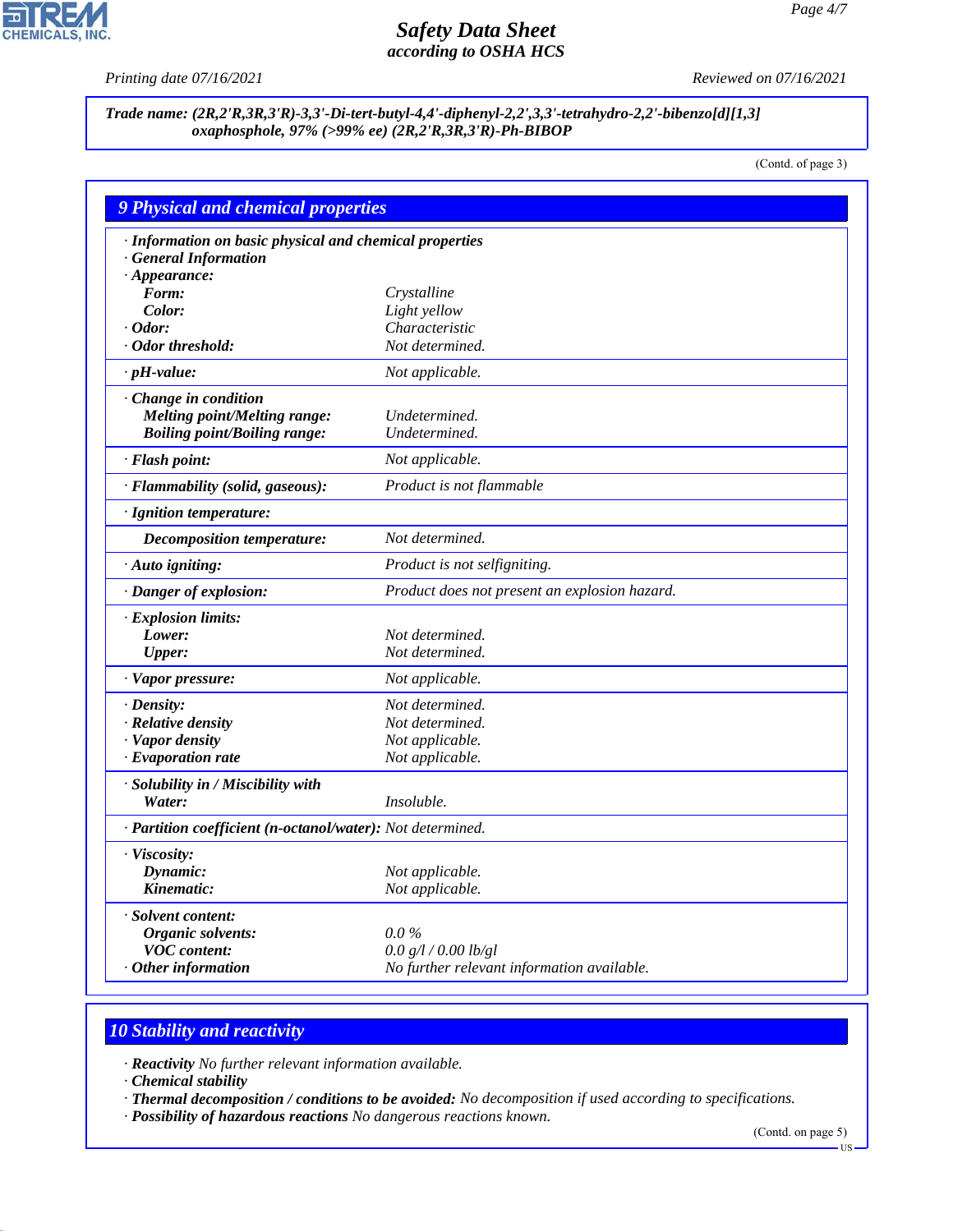

*Trade name: (2R,2'R,3R,3'R)-3,3'-Di-tert-butyl-4,4'-diphenyl-2,2',3,3'-tetrahydro-2,2'-bibenzo[d][1,3] oxaphosphole, 97% (>99% ee) (2R,2'R,3R,3'R)-Ph-BIBOP*

(Contd. of page 4)

- *· Conditions to avoid No further relevant information available.*
- *· Incompatible materials: No further relevant information available.*
- *· Hazardous decomposition products: No dangerous decomposition products known.*

### *11 Toxicological information*

- *· Information on toxicological effects*
- *· Acute toxicity:*
- *· Primary irritant effect:*
- *· on the skin: No irritant effect.*
- *· on the eye: No irritating effect.*
- *· Sensitization: No sensitizing effects known.*
- *· Additional toxicological information:*

*The product is not subject to classification according to internally approved calculation methods for preparations:*

*When used and handled according to specifications, the product does not have any harmful effects according to our experience and the information provided to us.*

*· Carcinogenic categories*

*· IARC (International Agency for Research on Cancer)*

*None of the ingredients is listed.*

### *· NTP (National Toxicology Program)*

*None of the ingredients is listed.*

### *· OSHA-Ca (Occupational Safety & Health Administration)*

*None of the ingredients is listed.*

# *12 Ecological information*

*· Toxicity*

- *· Aquatic toxicity: No further relevant information available.*
- *· Persistence and degradability No further relevant information available.*
- *· Behavior in environmental systems:*
- *· Bioaccumulative potential No further relevant information available.*
- *· Mobility in soil No further relevant information available.*
- *· Additional ecological information:*
- *· General notes: Not known to be hazardous to water.*
- *· Results of PBT and vPvB assessment*
- *· PBT: Not applicable.*
- *· vPvB: Not applicable.*
- *· Other adverse effects No further relevant information available.*

## *13 Disposal considerations*

*· Waste treatment methods*

44.1.1

*· Recommendation: Disposal must be made according to official regulations.*

(Contd. on page 6)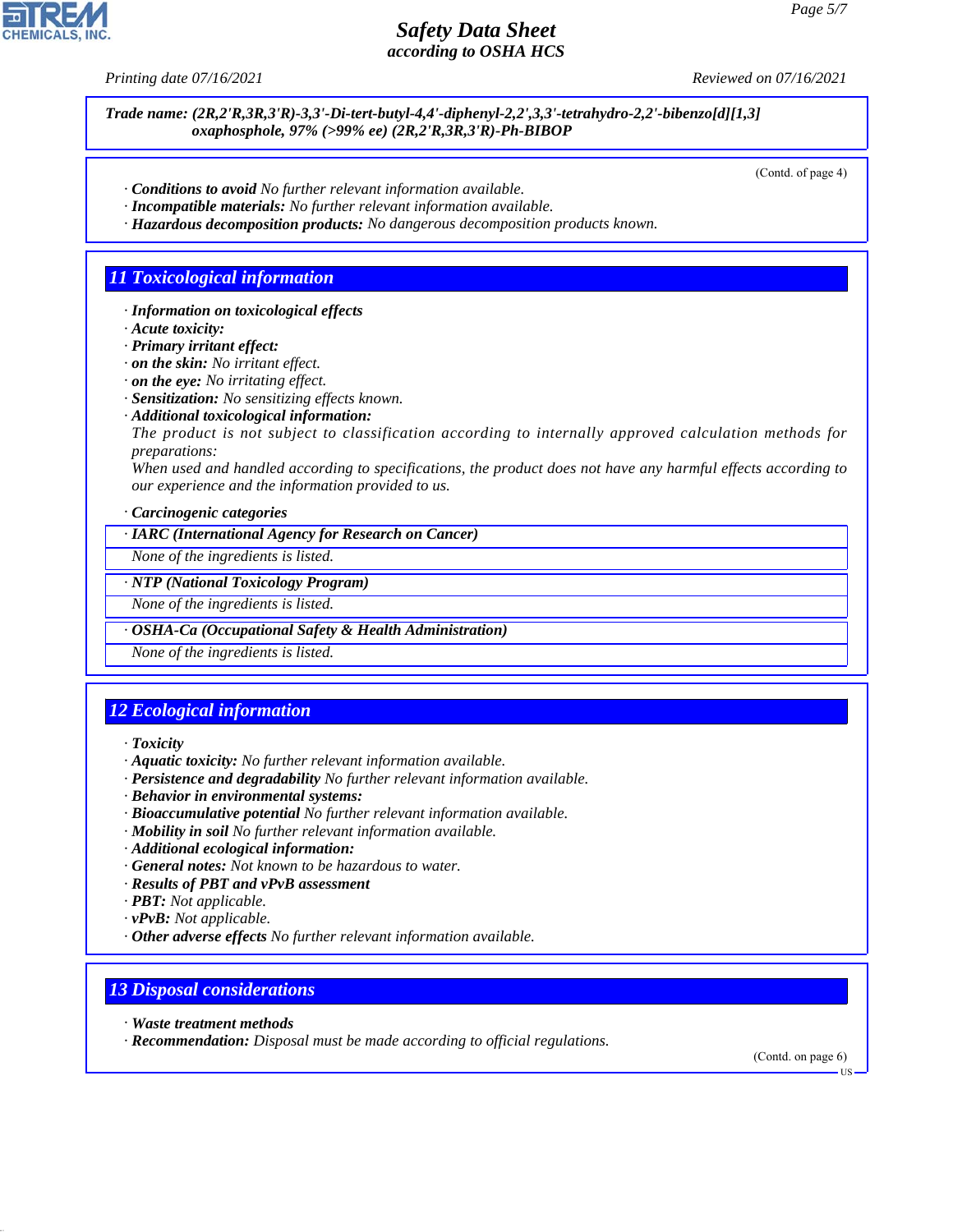

**CHEMICALS, INC.** 

*Trade name: (2R,2'R,3R,3'R)-3,3'-Di-tert-butyl-4,4'-diphenyl-2,2',3,3'-tetrahydro-2,2'-bibenzo[d][1,3] oxaphosphole, 97% (>99% ee) (2R,2'R,3R,3'R)-Ph-BIBOP*

(Contd. of page 5)

*· Uncleaned packagings:*

*· Recommendation: Disposal must be made according to official regulations.*

| <b>14 Transport information</b>                                                     |                 |  |
|-------------------------------------------------------------------------------------|-----------------|--|
| $\cdot$ UN-Number<br>· DOT, ADN, IMDG, IATA                                         | not regulated   |  |
| $\cdot$ UN proper shipping name<br>· DOT, ADN, IMDG, IATA                           | not regulated   |  |
| $\cdot$ Transport hazard class(es)                                                  |                 |  |
| · DOT, ADN, IMDG, IATA<br>· Class                                                   | not regulated   |  |
| · Packing group<br>· DOT, IMDG, IATA                                                | not regulated   |  |
| · Environmental hazards:                                                            | Not applicable. |  |
| · Special precautions for user                                                      | Not applicable. |  |
| · Transport in bulk according to Annex II of<br><b>MARPOL73/78 and the IBC Code</b> | Not applicable. |  |
| · UN "Model Regulation":                                                            | not regulated   |  |

## *15 Regulatory information*

*· Safety, health and environmental regulations/legislation specific for the substance or mixture · Sara*

*· Section 355 (extremely hazardous substances):*

*None of the ingredients is listed.*

*· Section 313 (Specific toxic chemical listings):*

*None of the ingredients is listed.*

*· TSCA (Toxic Substances Control Act):*

*None of the ingredients is listed.*

*· Proposition 65*

44.1.1

*· Chemicals known to cause cancer:*

*None of the ingredients is listed.*

*· Chemicals known to cause reproductive toxicity for females:*

*None of the ingredients is listed.*

*· Chemicals known to cause reproductive toxicity for males:*

*None of the ingredients is listed.*

*· Chemicals known to cause developmental toxicity:*

*None of the ingredients is listed.*

(Contd. on page 7)

US